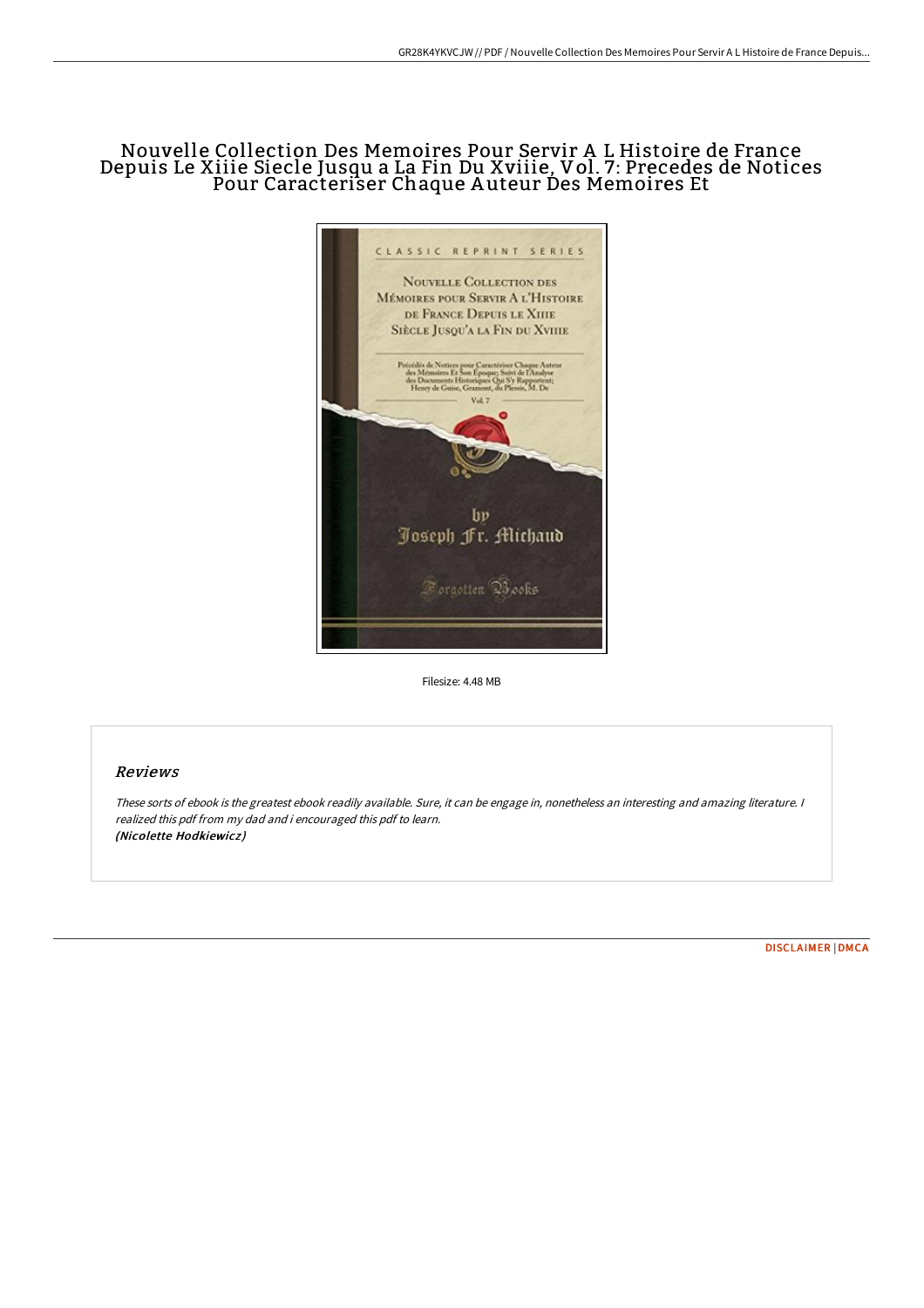## NOUVELLE COLLECTION DES MEMOIRES POUR SERVIR A L HISTOIRE DE FRANCE DEPUIS LE XIIIE SIECLE JUSQU A LA FIN DU XVIIIE, VOL. 7 : PRECEDES DE NOTICES POUR CARACTERISER CHAQUE AUTEUR DES MEMOIRES ET



To download Nouvelle Collection Des Memoires Pour Servir A L Histoire de France Depuis Le Xiiie Siecle Jusqu a La Fin Du Xviiie, Vol. 7: Precedes de Notices Pour Caracteriser Chaque Auteur Des Memoires Et eBook, remember to refer to the hyperlink beneath and save the document or gain access to other information which might be highly relevant to NOUVELLE COLLECTION DES MEMOIRES POUR SERVIR A L HISTOIRE DE FRANCE DEPUIS LE XIIIE SIECLE JUSQU A LA FIN DU XVIIIE, VOL. 7: PRECEDES DE NOTICES POUR CARACTERISER CHAQUE AUTEUR DES MEMOIRES ET ebook.

Forgotten Books, 2017. Paperback. Condition: New. Language: French . Brand New Book \*\*\*\*\* Print on Demand \*\*\*\*\*. Excerpt from Nouvelle Collection des Memoires pour Servir A l Histoire de France Depuis le Xiiie Siecle Jusqu a la Fin du Xviiie, Vol. 7: Precedes de Notices pour Caracteriser Chaque Auteur des Memoires Et Son Epoque; Suivi de l Analyse des Documents Historiques Qui S y Rapportent; Henry de Guise, Gramont, du Plessis, M. De La comtesse de Bossa, dit Tallemanl des Reaux, etait de la plus belle taille du monde, la gorge belle, les bras beaux, tous les traits du visage bien proportionnes le leini fort blanc et les cheveux fort noirs. Quoique son mariage eut ete confirme par l archeveque de Malines pour suppleer a quelque formalite qui avait ete cruise, elle n en fut pas moins abandonnee comme Anne de Gonzague. Louis XIII et Richelieu ve naient de mourir. Le duc de Guise, qui avait ete declare criminel delese - Majeste en 1641 (l), ohll 3ll. About the Publisher Forgotten Books publishes hundreds of thousands of rare and classic books. Find more at This book is a reproduction of an important historical work. Forgotten Books uses state-of-the-art technology to digitally reconstruct the work, preserving the original format whilst repairing imperfections present in the aged copy. In rare cases, an imperfection in the original, such as a blemish or missing page, may be replicated in our edition. We do, however, repair the vast majority of imperfections successfully; any imperfections that remain are intentionally left to preserve the state of such historical works.

Read Nouvelle Collection Des Memoires Pour Servir A L Histoire de France Depuis Le Xiiie Siecle Jusqu a La Fin Du Xviiie, Vol. 7: Precedes de Notices Pour [Caracteriser](http://www.bookdirs.com/nouvelle-collection-des-memoires-pour-servir-a-l.html) Chaque Auteur Des Memoires Et Online Download PDF Nouvelle Collection Des Memoires Pour Servir A L Histoire de France Depuis Le Xiiie Siecle Jusqu a La Fin Du Xviiie, Vol. 7: Precedes de Notices Pour [Caracteriser](http://www.bookdirs.com/nouvelle-collection-des-memoires-pour-servir-a-l.html) Chaque Auteur Des Memoires Et